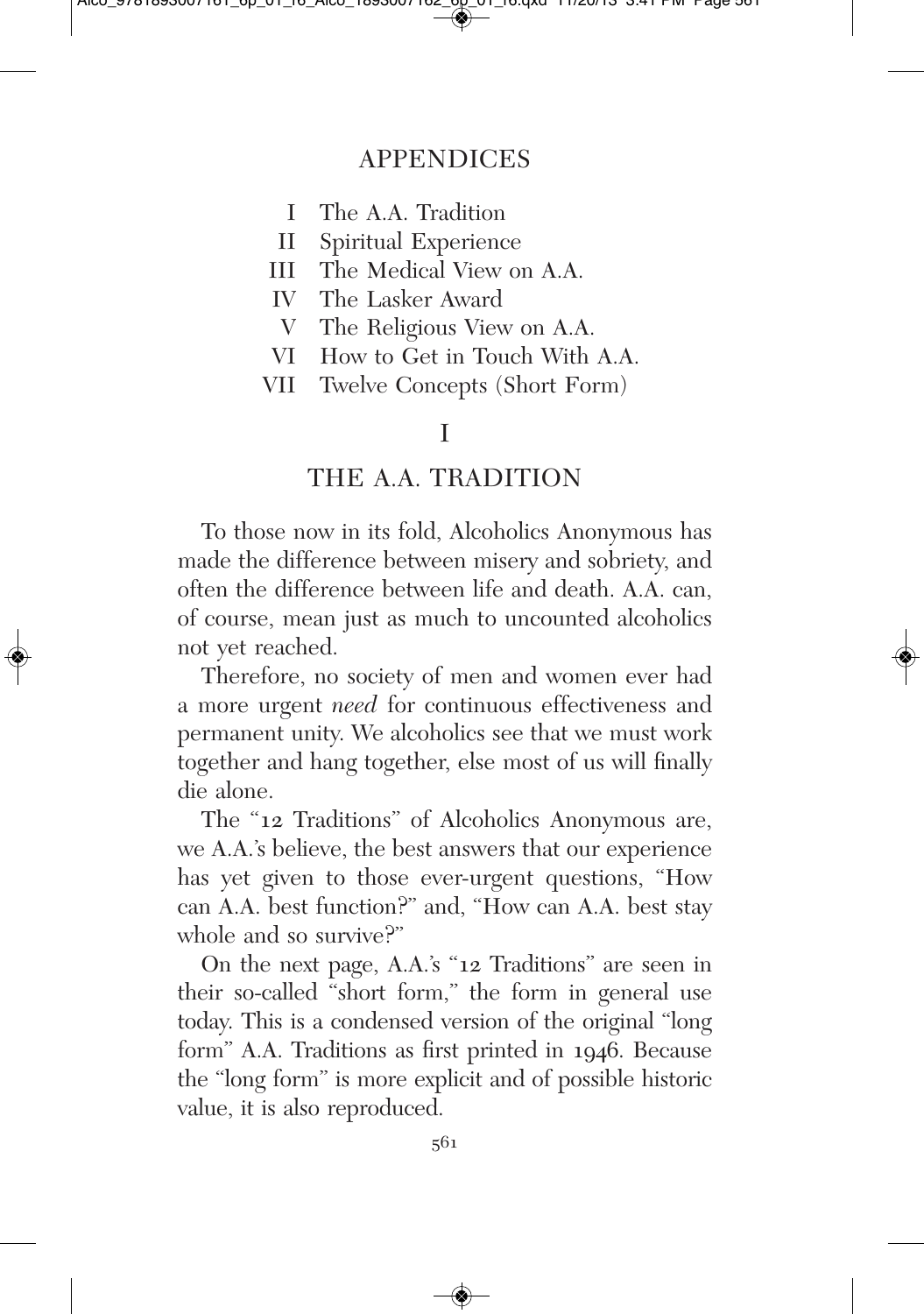#### THE TWELVE TRADITIONS

*One—Our common welfare should come first; personal recovery depends upon A.A. unity.*

*Two—For our group purpose there is but one ultimate authority—a loving God as He may express Himself in our group conscience. Our leaders are but trusted servants; they do not govern.*

*Three—The only requirement for A.A. membership is a desire to stop drinking.*

*Four—Each group should be autonomous except in matters affecting other groups or A.A. as a whole.*

*Five—Each group has but one primary purpose—to carry its message to the alcoholic who still suffers.*

*Six—An A.A. group ought never endorse, finance or lend the A.A. name to any related facility or outside enterprise, lest problems of money, property and prestige divert us from our primary purpose.*

*Seven—Every A.A. group ought to be fully self-supporting, declining outside contributions.*

*Eight—Alcoholics Anonymous should remain forever nonprofessional, but our service centers may employ special workers.*

*Nine—A.A., as such, ought never be organized; but we may create service boards or committees directly responsible to those they serve.*

*Ten—Alcoholics Anonymous has no opinion on outside issues; hence the A.A. name ought never be drawn into public controversy.*

*Eleven—Our public relations policy is based on attraction rather than promotion; we need always maintain personal anonymity at the level of press, radio and films.*

*Twelve—Anonymity is the spiritual foundation of all our Traditions, ever reminding us to place principles before personalities.*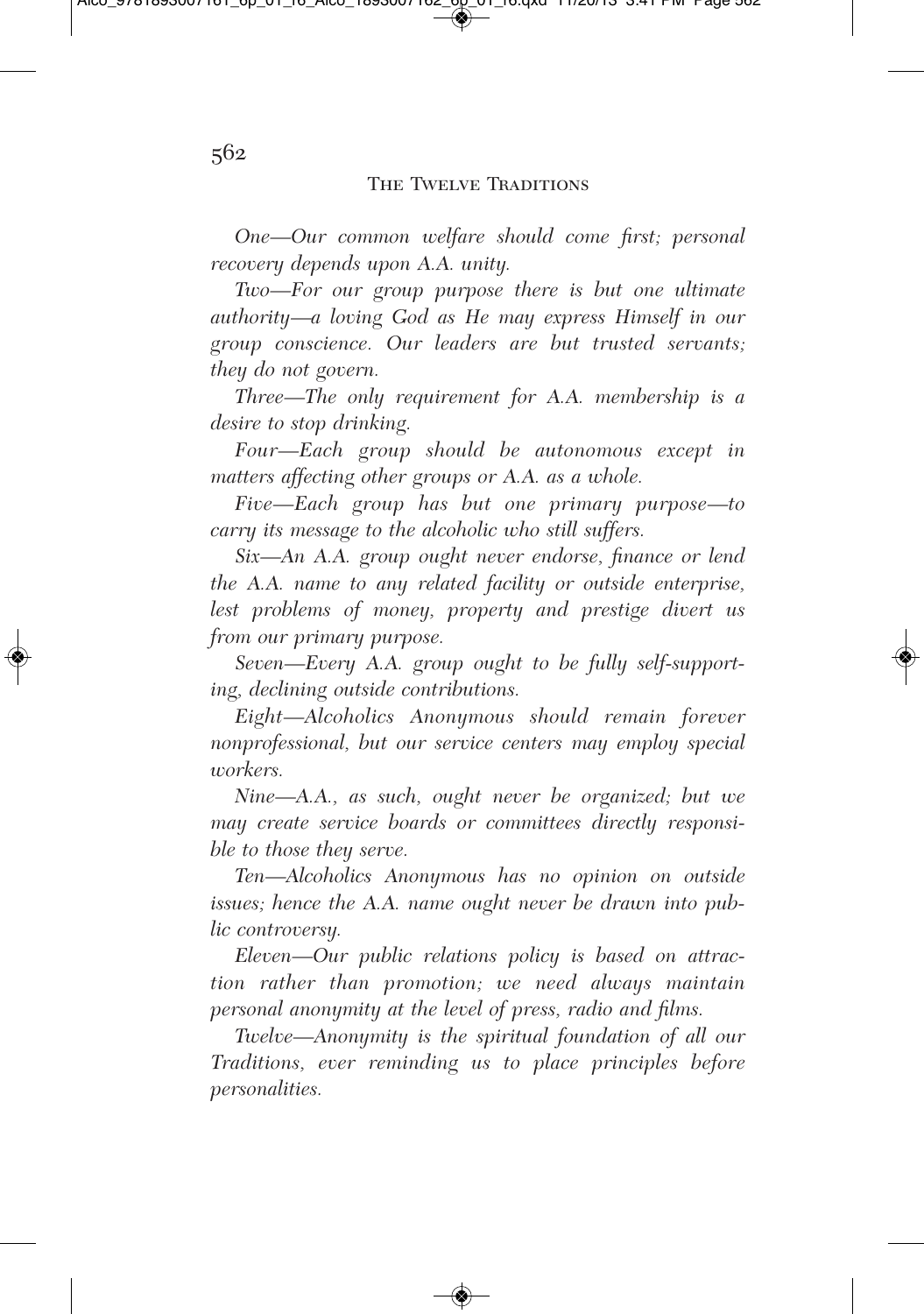#### THE TWELVE TRADITIONS (The Long Form)

*Our A.A. experience has taught us that:*

1.—Each member of Alcoholics Anonymous is but a small part of a great whole. A.A. must continue to live or most of us will surely die. Hence our common welfare comes first. But individual welfare follows close afterward.

2.—For our group purpose there is but one ultimate authority—a loving God as He may express Himself in our group conscience.

3.—Our membership ought to include all who suffer from alcoholism. Hence we may refuse none who wish to recover. Nor ought A.A. membership ever depend upon money or conformity. Any two or three alcoholics gathered together for sobriety may call themselves an A.A. group, provided that, as a group, they have no other affiliation.

4.—With respect to its own affairs, each A.A. group should be responsible to no other authority than its own conscience. But when its plans concern the welfare of neighboring groups also, those groups ought to be consulted. And no group, regional committee, or individual should ever take any action that might greatly affect A.A. as a whole without conferring with the trustees of the General Service Board. On such issues our common welfare is paramount.

5.—Each Alcoholics Anonymous group ought to be a spiritual entity *having but one primary purpose*—that of carrying its message to the alcoholic who still suffers.

6.—Problems of money, property, and authority may easily divert us from our primary spiritual aim. We think, therefore, that any considerable property of genuine use to A.A.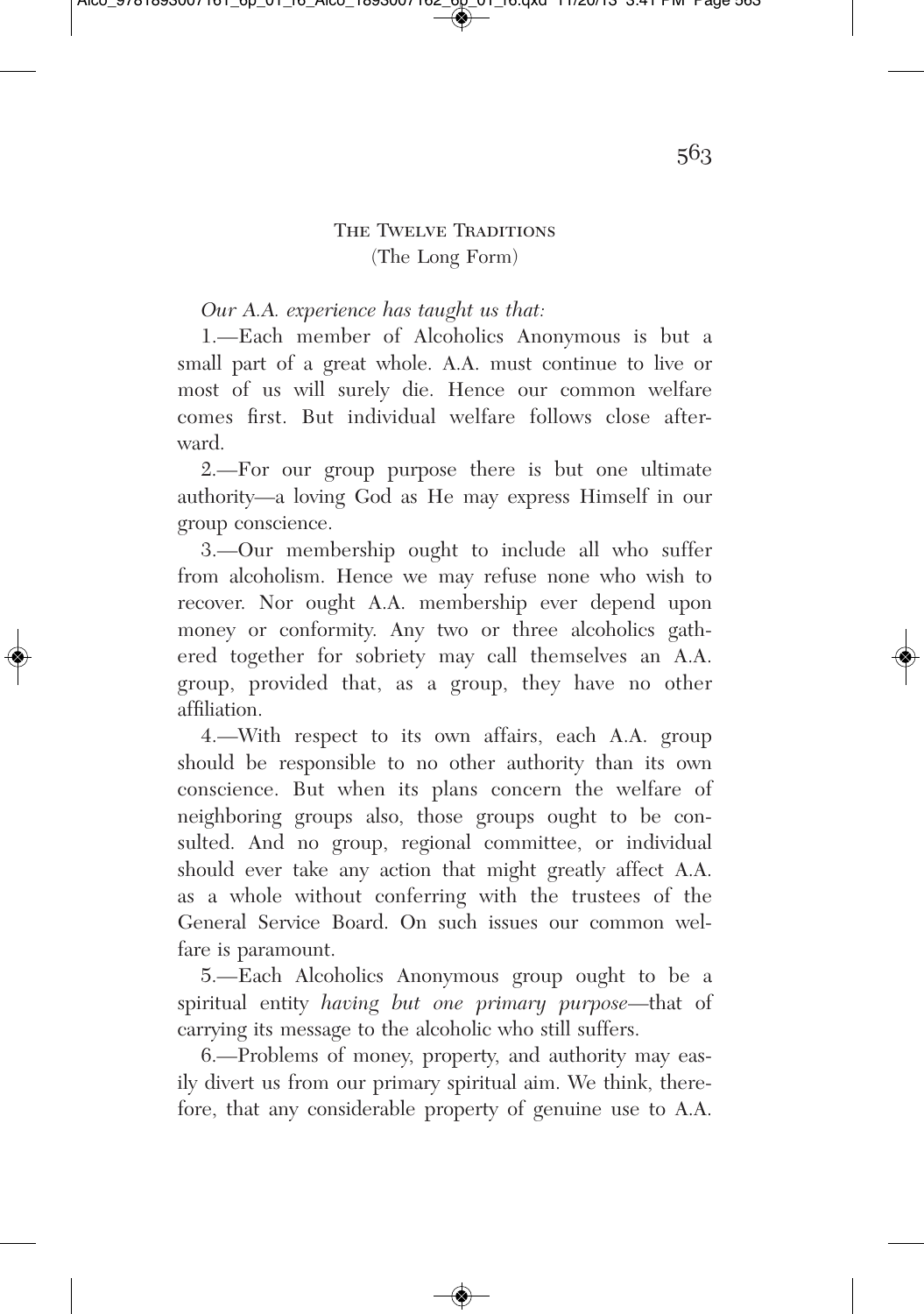564

should be separately incorporated and managed, thus dividing the material from the spiritual. An A.A. group, as such, should never go into business. Secondary aids to A.A., such as clubs or hospitals which require much property or administration, ought to be incorporated and so set apart that, if necessary, they can be freely discarded by the groups. Hence such facilities ought not to use the A.A. name. Their management should be the sole responsibility of those people who financially support them. For clubs, A.A. managers are usually preferred. But hospitals, as well as other places of recuperation, ought to be well outside A.A.—and medically supervised. While an A.A. group may cooperate with anyone, such cooperation ought never go so far as affiliation or endorsement, actual or implied. An A.A. group can bind itself to no one.

7.—The A.A. groups themselves ought to be fully supported by the voluntary contributions of their own members. We think that each group should soon achieve this ideal; that any public solicitation of funds using the name of Alcoholics Anonymous is highly dangerous, whether by groups, clubs, hospitals, or other outside agencies; that acceptance of large gifts from any source, or of contributions carrying any obligation whatever, is unwise. Then too, we view with much concern those A.A. treasuries which continue, beyond prudent reserves, to accumulate funds for no stated A.A. purpose. Experience has often warned us that nothing can so surely destroy our spiritual heritage as futile disputes over property, money, and authority.

8.—Alcoholics Anonymous should remain forever nonprofessional. We define professionalism as the occupation of counseling alcoholics for fees or hire. But we may employ alcoholics where they are going to perform those services for which we might otherwise have to engage nonalcoholics. Such special services may be well recompensed. But our usual A.A. "12 Step" work is never to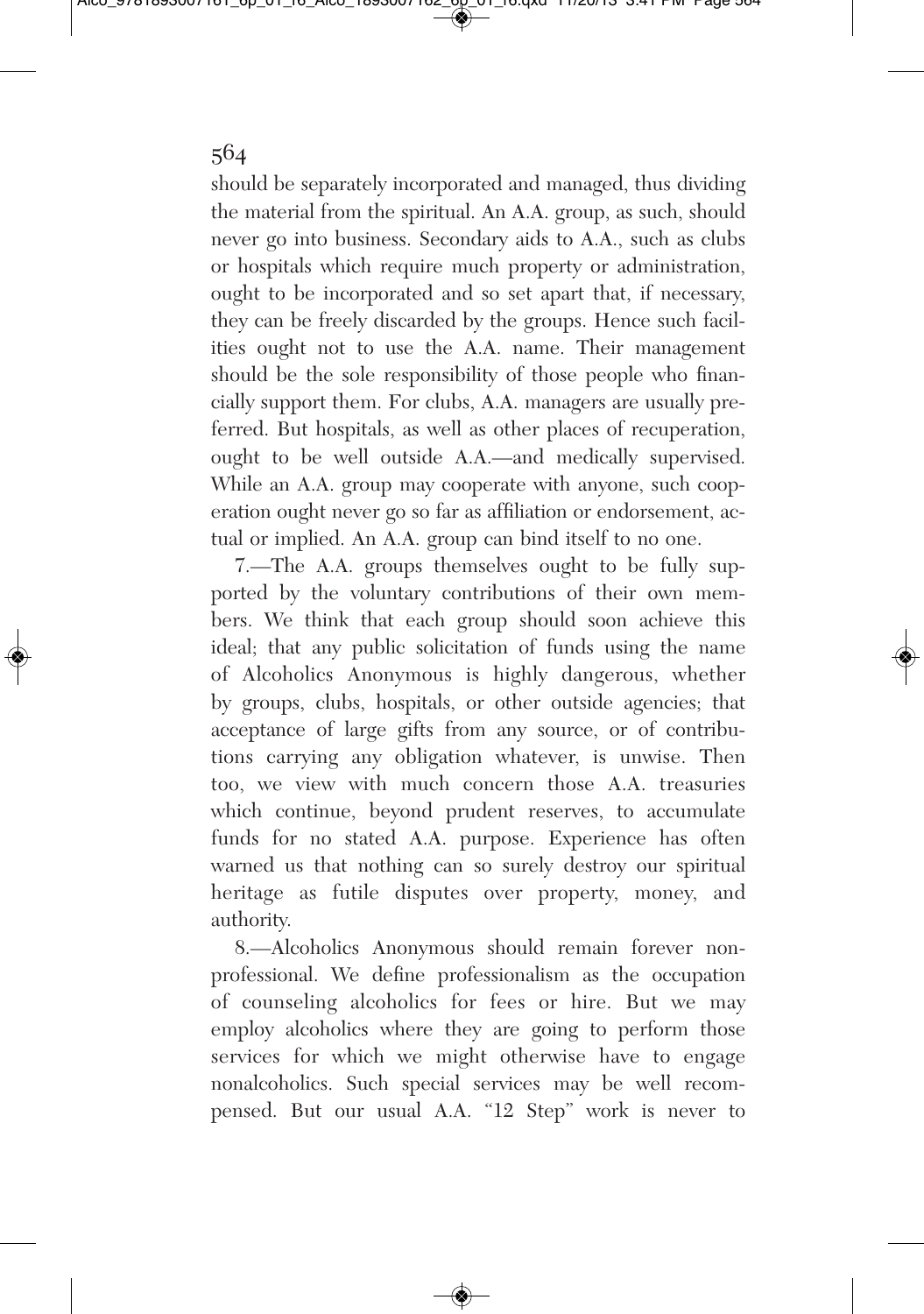be paid for.

9.—Each A.A. group needs the least possible organization. Rotating leadership is the best. The small group may elect its secretary, the large group its rotating committee, and the groups of a large metropolitan area their central or intergroup committee, which often employs a full-time secretary. The trustees of the General Service Board are, in effect, our A.A. General Service Committee. They are the custodians of our A.A. Tradition and the receivers of voluntary A.A. contributions by which we maintain our A.A. General Service Office at New York. They are authorized by the groups to handle our over-all public relations and they guarantee the integrity of our principal newspaper, the A.A. Grapevine. All such representatives are to be guided in the spirit of service, for true leaders in A.A. are but trusted and experienced servants of the whole. They derive no real authority from their titles; they do not govern. Universal respect is the key to their usefulness.

10.—No A.A. group or member should ever, in such a way as to implicate A.A., express any opinion on outside controversial issues—particularly those of politics, alcohol reform, or sectarian religion. The Alcoholics Anonymous groups oppose no one. Concerning such matters they can express no views whatever.

11.—Our relations with the general public should be characterized by personal anonymity. We think A.A. ought to avoid sensational advertising. Our names and pictures as A.A. members ought not be broadcast, filmed, or publicly printed. Our public relations should be guided by the principle of attraction rather than promotion. There is never need to praise ourselves. We feel it better to let our friends recommend us.

12.—And finally, we of Alcoholics Anonymous believe that the principle of anonymity has an immense spiritual